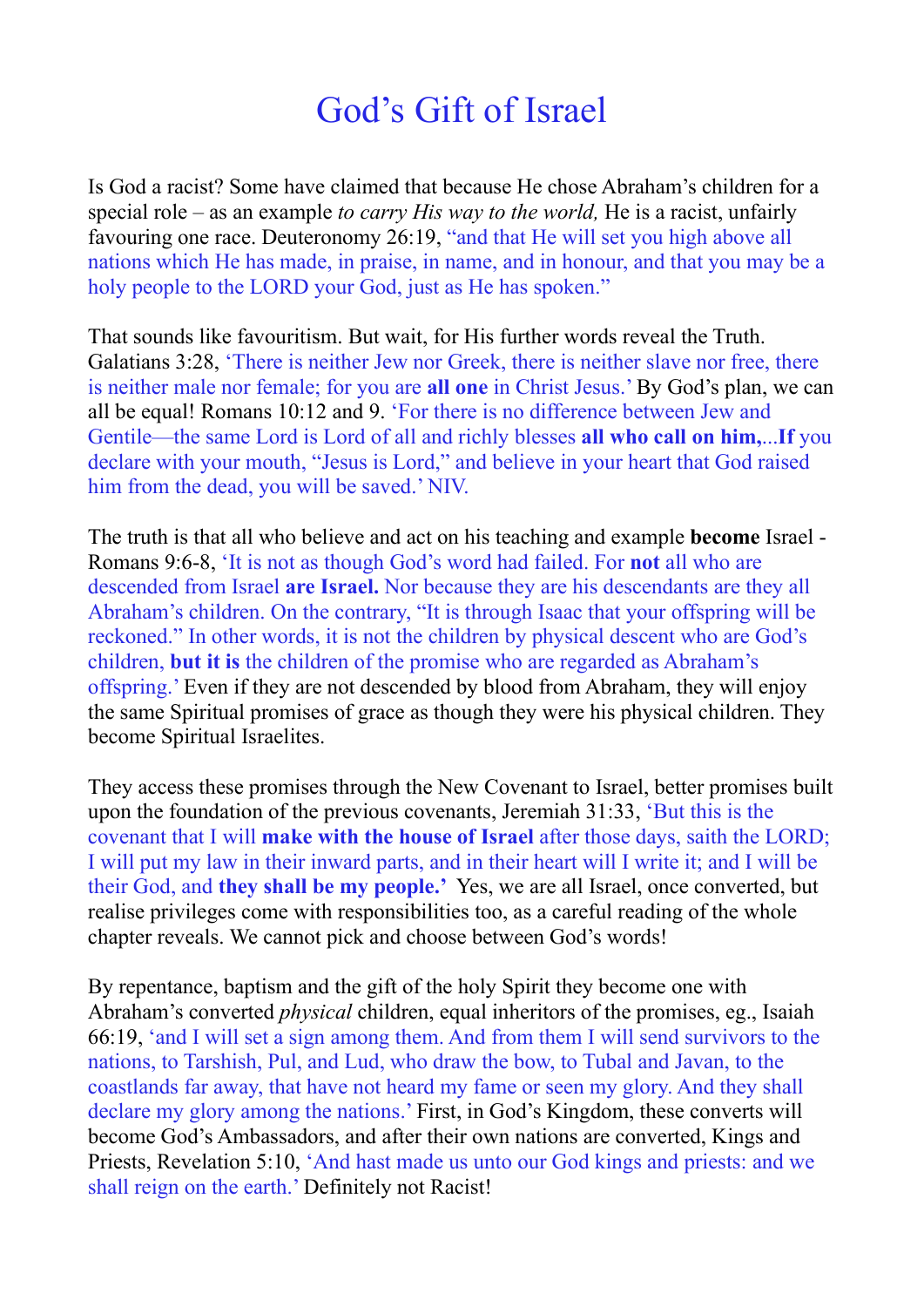But a new threat has appeared, which is directed at God's People Israel. It undermines that New Covenant promise in Jeremiah 31:33. 'But this is the covenant that I will make **with** the house of **Israel** after those days, saith the LORD; I will put my law in their inward parts, and in their heart will I write it; **and I will be their God, and they shall be my people.'**

We have a duty to obey God's Commands if we are God's people, and if we do not, He says He will send strong delusion. In this case, regarding that chapter, the delusion is that we are **not** Israel, but Gentiles, whether physically descended from Israel, or *Spiritual* Israelites redeemed from other races**,** as we have seen, through the blood of Jesus Christ under the **New Covenant with Israel**. Do you see the connection? *To deny that we are Israel is to deny that we are God's people, a very dangerous delusion!*

The reason this false claim can be believed by some are several confusing verses in Romans chapter 11, which create a common misunderstanding, for the word 'Gentile' *does not actually exist* in any of the original languages in which the Bible was written, Hebrew, Greek or Aramaic, and this has has naturally given rise to *political* choices made among the translators, as to what transliteration to use.

 In the Old Testament, wherever we find the word 'Gentile', it is a mistranslation of the word GOY, plural GOYIM, Strong's no.1471, 'nation' or 'people'. For example, in Genesis 12:2, God said to Abraham, "I will make of you a great nation…." In Hebrew, "I will make of you a great GOY…." Obviously, He did not mean, "I will make of you a great Gentile..."!

In the New Testament the word translated 'Gentile' is almost always the Greek word ETHNOS, once again: 'nation'. In Luke 7:5 for example, regarding the Centurion who had built the Jews a synagogue, it says, 'For he loves our 'Ethnos' and it was he who built our synagogue.' The word is Strong's no. 1484, a race, a nation, translated so some 64 times.

So, the word translated 'Gentile' can be used of the Jews – Luke 7:5, 23:2, John 11:48, 50-52. In the plural it can be used for nations other than the Jews, and obviously, if one did not understand how 'the lost sheep of the House of Israel', the ten tribes, had been exiled by God from the land of Israel for their sins, and had been "sifted" through many nations to NW Europe, one would think that, as they were not Jews, they must be 'Gentiles', but in fact they remained Israel, *sifted* through the nations until they reached the lands God gave them in NW Europe as 'the lost ten tribes of Israel.'

Paul's family, of the Israelite tribe of Benjamin, had migrated to what is now Turkey, where he was born in Tarsus, and in Turkey were found all the churches named in Revelation 2 and 3, because the House of Israel were still relatively fertile ground for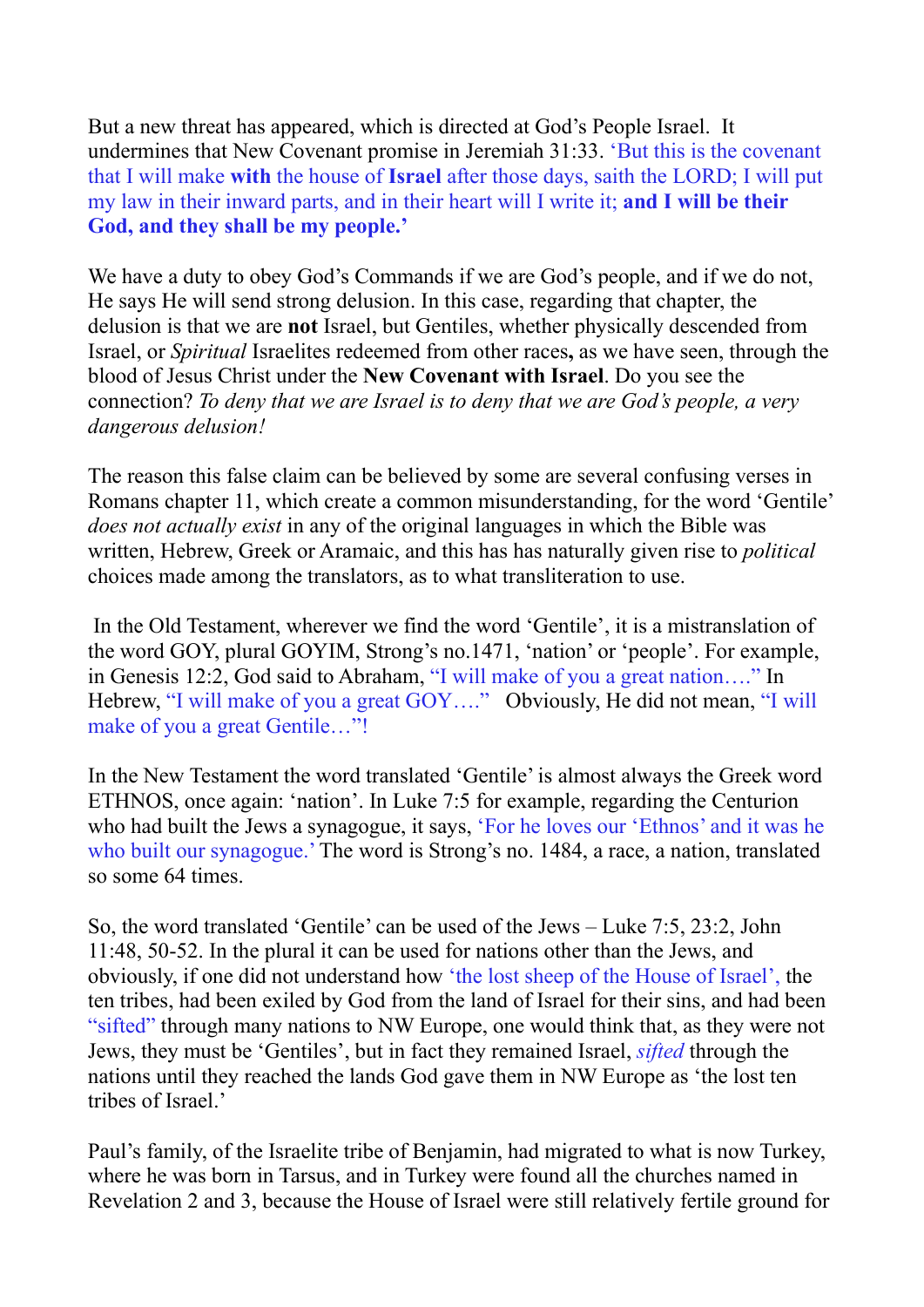the Gospel message, and at that time many Israelites still lived in Turkey, or Asia Minor as it was then called. These Israelites were the "Gentiles" the Apostle Paul strove to reach, and to whom he wrote his Epistles.

Why? Christ Himself had been sent to Israel, Matthew 15:24, 'He answered, "I was sent only to the lost sheep of the house of Israel." And so were the Apostles, Matthew 10:6, 'These twelve Jesus sent out, instructing them, "Go nowhere among the Gentiles and enter no town of the Samaritans, 'but go rather to the lost sheep of the house of Israel," but also because they were the people God has chosen to spread the gospel, with the genetic character that made them ideal to eventually carry the Bible all around the world, as in fact they did.

For the most part though, over the centuries since they were taken into captivity, most of these Israelites had lost knowledge of their identity because, unlike the Jews, they failed to retain the identifying signs of God's people, the Sabbath, circumcision, etc.

Paul however, had been taught directly by Christ, and knew exactly who and where these people were.

Romans 11:1, 'I ask, then, has God rejected his own people, the nation of Israel? **Of course not!** I myself am an Israelite, a descendant of Abraham and a member of the tribe of Benjamin.'

Romans 4:1, 'What then shall we say was gained by Abraham, OUR **forefather according to the flesh?'**

Gal 4:28, 'Now you, **brothers,** like Isaac, are children of promise.'

Ephesians 2:12, 'remember that you were **at that time** separated from Christ, **alienated** from the commonwealth of Israel and strangers to the covenants of promise, having no hope and without God in the world. But now in Christ Jesus you who **once were far off** have been **brought near** by the blood of Christ.

Philippians 1:12, 'I want you to know, **brothers,** that what has happened to me has really served to advance the gospel.'

Colossians 1:2, 'To the saints and faithful **brothers** in Christ at Colosse: Grace to you and peace from God OUR Father.'

1 Thessalonians 1:4, 'For we know, **brothers** loved by God, that he has chosen you.'

**What was the link here?** All of them had moved to lands around the Mediterranean, Carthage, Spain and on into the islands off the NW of Europe, to which others migrated overland, but all of them are linked by the one word Paul uses regularly in his Epistles to them – the word 'adelphos', 'brethren' or 'brother', from alpha (as a copulative prefix, denoting a kinsman) and delphus (womb).

Thus, 'blood brother', Strong's no. 80, "from the same womb, descended from the same first ancestor." Verse 14, As Paul said, "If by any means I may provoke to emulation **them which are my flesh**, and might save some of them."

 They were predominantly Israelites, descended from the 10 tribes carried away in captivity to Assyria in the 700's BC, but freed when Babylon conquered Assyria.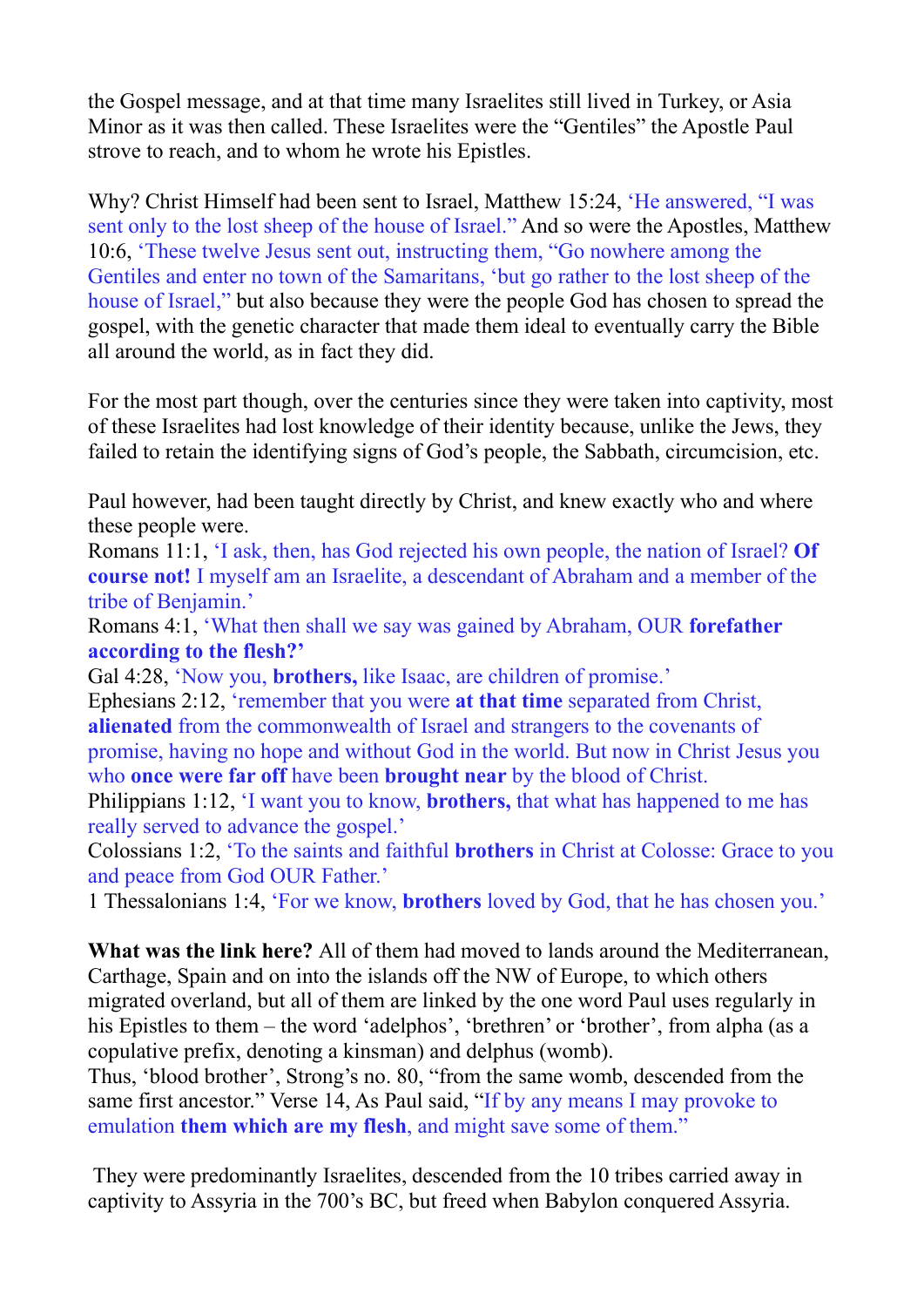In fact, the Apostle Paul not only never **used** the word Gentile, he used the same word the Greeks used for all non-Greek peoples. The word 'Barbarians', as in Romans 1:14, where he makes the contrast between the 'civilised' world and the rest of the world, between the 'wise' and the 'unwise.' 'I am under obligation both to Greeks and to **Barbarians**, both to the wise and to the foolish.'

Now that we know that Paul targeted His own brethren, and that the word 'Gentile' does not does not exist in Greek, but **simply means nation,** we can figure the meaning of his words in Romans 11 and elsewhere, from the context. We can examine important chapters like Romans 11 and hope to gain the correct understanding, even when Jews, Israelites and the nations of the world are all mentioned together! Peter did say Paul's writing was hard to understand!

We know that some of the Apostles had specific targets; Peter, the Jews, Paul the "Gentiles", who were clearly the exiled Israelites. Paul is addressing an Israelite remnant in Romans chapter 11:1-5,

"I ask then, did God reject His people? Certainly not! I am an Israelite myself, a descendant of Abraham, from the tribe of Benjamin. **God did not reject His people,** whom He foreknew. Do **you** *[those Israelites he is talking to]* not know what the Scripture says about Elijah, how he appealed to God against Israel: "Lord, they have killed Your prophets and torn down Your altars. I am the only one left, and they are seeking my life as well"?

And what was the divine reply to him? "I have reserved for Myself seven thousand men who have not bowed the knee to Baal. In the same way, **at the present time** there is a **remnant** chosen by grace."

 We see from the context in the previous verses that Paul is addressing an Israelite remnant here, according to the election of grace – the New Covenant, a covenant made *with Israel,* Jeremiah 31:33. They are a *remnant* because the main body of Israel were hardened, blinded by God until their hearts are ready to receive the gospel, that they might not be lost for ever. Verse 7: 'What then? What Israel was seeking, it failed to obtain, **but the elect did.** The **others** [King James, "the rest"] were hardened, "God gave them a spirit of stupor, eyes that could not see, and ears that could not hear, to this very day."

We see that the then current difference is made between an 'elect' and the 'rest'. Paul is showing his brethren that they have joined the 'elect', verse 17, 'Now if some branches have been broken off, and **you,** a wild olive shoot, have been grafted in among the others to share in the nourishment of the olive root….' They, the remnant, are grafted in.

The **'rest'** of Israel have stumbled, but through their [only temporary] fall, salvation is come to the nations of the world; their loss becomes the riches of those nations, Romans 11:12, 'But if their trespass means riches **for the world,** and their failure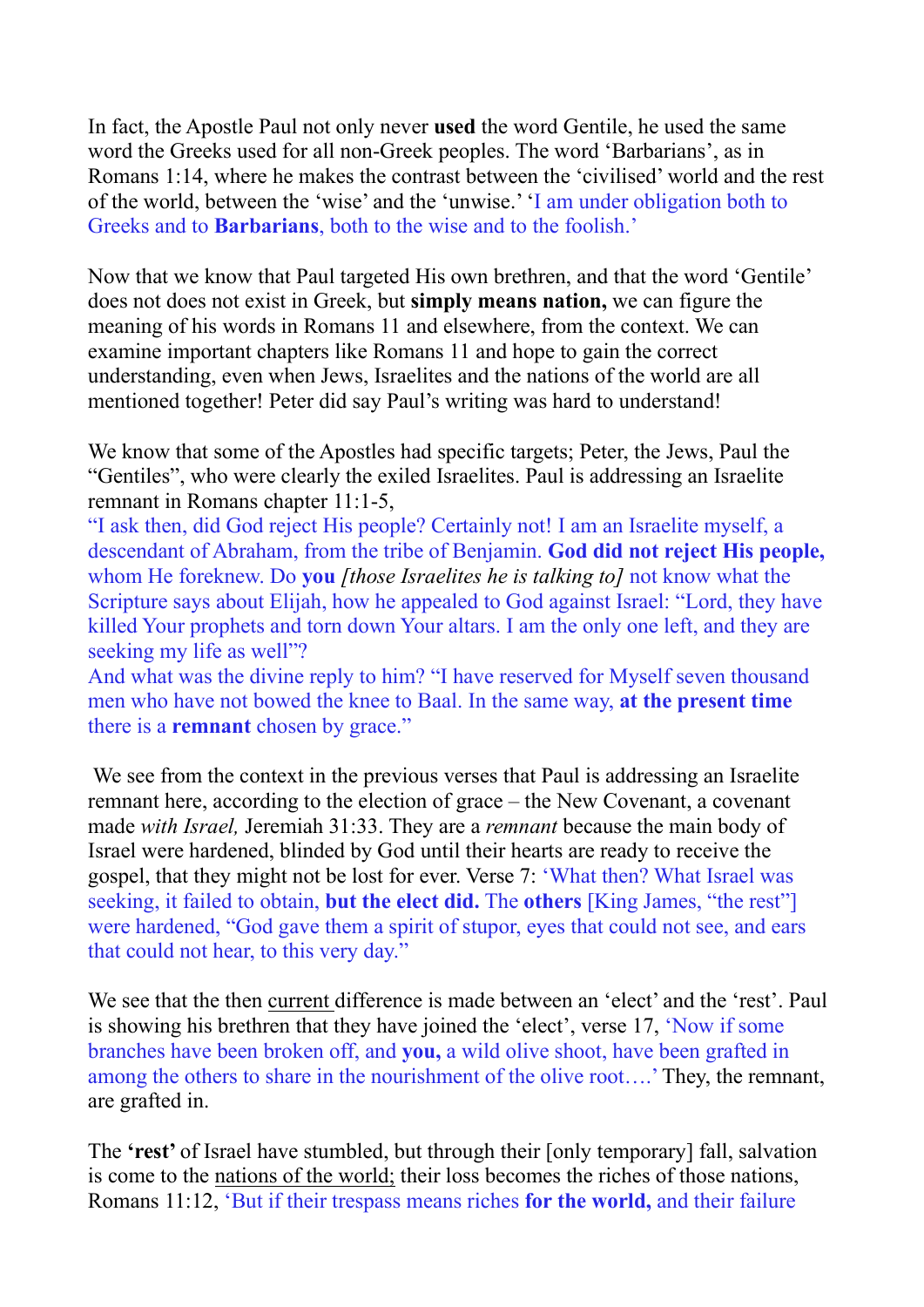means riches for the Gentiles [nations], how much greater riches will their fullness bring. The Israelites Paul is addressing will, over the centuries bring about widespread Christianity.

In verse 13, we come to the crux of the mistranslation. Let us remind ourselves of the truth about this word "Gentile." It does not exist in the Greek, but should be translated 'Nation', 'Race' or 'People' of the same genus. Thus the translation: *'I am speaking to you Gentiles. Inasmuch as I am the apostle to the Gentiles, I magnify my ministry'* **is wrong!** 

If we insert the correct words, the meaning is:

'Now I am speaking to you [my] people. Inasmuch then as I am an apostle to the Nation, I magnify my ministry:' (Paul is speaking to his 'blood brothers', 'adelphos', as we have learned) verse 14, 'if by any means I may provoke to jealousy **those who are my flesh** and save some of them.' He is **not** talking to 'Gentiles'!

Their conversion provides eternal life from their dead spiritual condition, verse 15, 'For if their rejection is the reconciliation **of the world,** what will their acceptance be but life from the dead?' Berean Study Bible.

The Jews had been replaced after their rejection of their Messiah as the chosen of Israel, and as Matthew 21:43 tells us, God turned it over to a *nation* (Greek Ethnos) which was to bring forth a witness to the nations of the world. And it did, mainly through Britain's (Ephraim's) Empire. "Therefore I say to you, the kingdom of God will be taken from you and given to a nation bearing the fruits of it."

The Jews were the branches broken off the good olive tree, verse 17, 'But if some of the branches were broken off, and **you,** [Paul's 'blood brothers'] although a wild olive shoot, were grafted in among the others and now share in the nourishing root of the olive tree', (by their new faith) verse 20, 'That is true. They were broken off because of their unbelief, but **you** stand fast through faith'.

Verse 21, They must not become proud, 'So do not become proud, but fear. For if God did not spare the natural branches, neither will he spare you'. God had never divorced the Jews, unlike Israel.

Then Paul considers the Jews, who were broken off, verses 23-24, 'And if they do not persist in unbelief, they will be grafted in, for God is able to graft them in **again.** For if you were cut from a wild (uncultivated) olive tree, and contrary to nature were grafted into one that is cultivated, how much more readily will these [Jews], the natural branches, be grafted into their own olive tree! Berean Study bible.

So, God has hardened the hearts of Israel (though not ALL of Israel, verse 5, an elect remnant existed) that blindness in part has come to them, verse 25, 'Lest you be wise in your own sight, I do not want you to be unaware of this mystery, brothers: **a** *partial*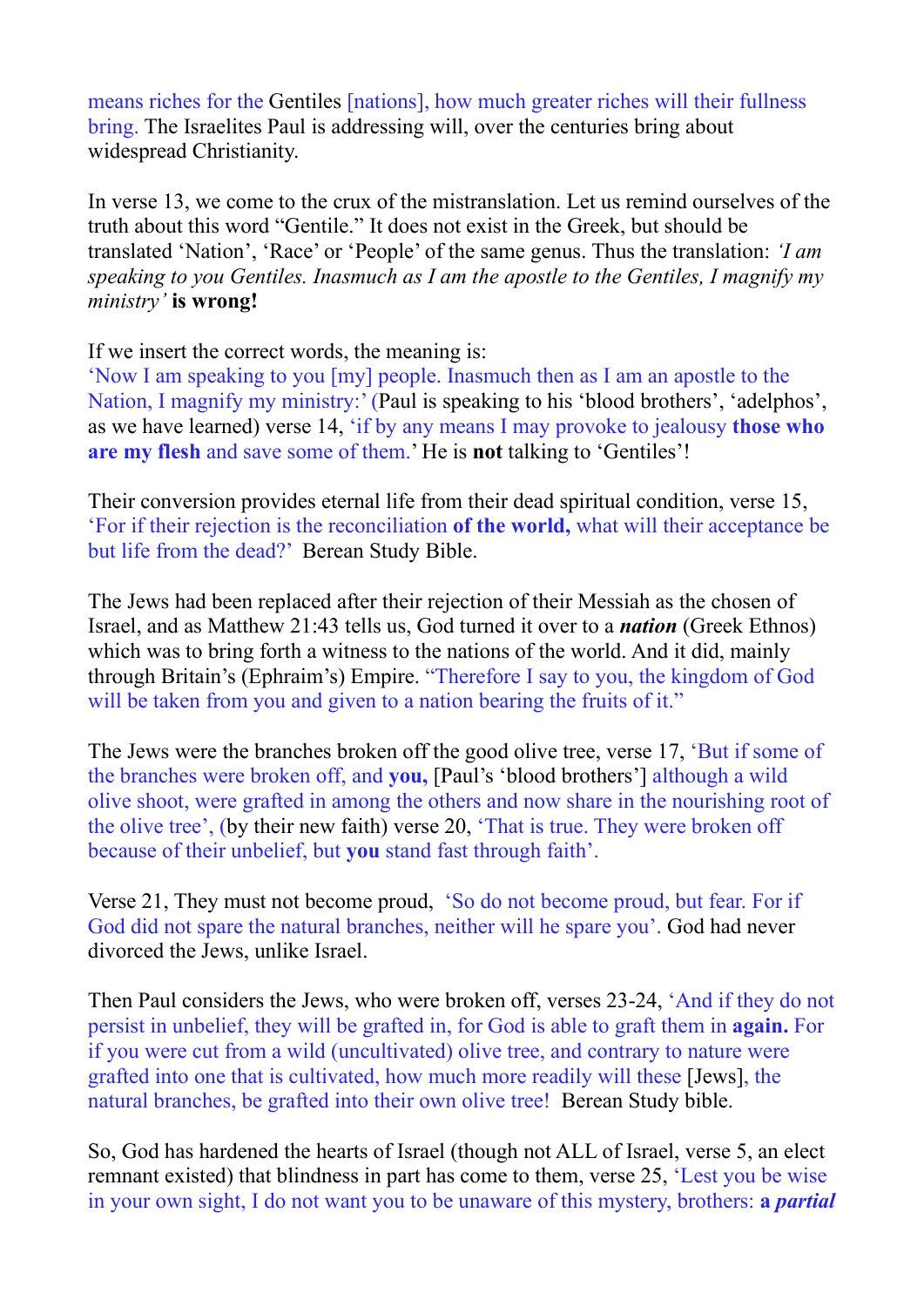**hardening** has come upon Israel, until the fullness of the Gentiles has come in'. We see the evils of the atheist nations rising before our eyes, today, but it will not be full until the  $7<sup>th</sup>$  Seal of Revelation, when Israel will be in captivity for their sins.

Final proof that God is here addressing the repentant remnant of Israel, not the Gentiles, is found in verse 30.

'For as **you** were once **disobedient** to God, **yet have now obtained mercy through their disobedience…'** The 'Gentiles' or nations were unable to be disobedient, they simply knew nothing of God's Laws. The Ten Tribes of Israel *were* disobedient though, as the Jews later became.

Thus, from what we have seen, there is no excuse for believing that there is no access for Israel to salvation at this time, and no point in pretending that we, who **are** Israel are not Israelites, or Spiritual Israelites, for as we have seen, God has not cast away His people. This is confirmed in Hosea 1:9-10, 'And the LORD said, "Call his name Not My People, for you are not my people, and I am not your God." Yet the number of the children of Israel shall be like the sand of the sea, which cannot be measured or numbered. And in the place where it was said to them, "You are not my people," it shall be said to them, "Children of the living God."

And 1Peter 2:10, ''Once you were not a people, but **now** you are God's people; once you had not received mercy, but **now** you have received mercy.' Note the present tense.

Paul's extensive travels provide evidence that he sought out his "flesh" in their dispersion: Romans 4:1, I Cor.10:1-5, Gal. 4:28, Eph. 2:12, 6:10, Philippians 1:12, Colossians 1:2, 1Thes. 1:4. Paul's life-threatening ministry, and our own commission (Matthew 28:19) prove that there is fruit to be gained for the Firstfruit Resurrection even now in Israel. That God has not forgotten Israel's special witnessing role and that it *still* exists, is made clear by His End-Time command to **Ephraim, a leading tribe in Israel,** in Jeremiah 31:6-10, **for those who love the truth!**

One would have to be blind to see nothing special about the promised birthrights of Abraham's physical and Spiritual children! Esau, and Ishmael still deeply envy our heritage, and yet some redeemed Israelites have begun to spurn the honour of God's blessings by denying His special relationship with His people. There is no place here for pride, only grateful thanksgiving for the gifts as heir of that ancient covenant with Abraham, and a refusal to despise those blessings by denying that relationship and rejecting that God given name, Israel, which marks us out as His People!

We have been called. We have been chosen, but only those who l**ove God's words** and keep them, will be counted as faithful. Revelation 17:14, "They will make war on the Lamb, and the Lamb will conquer them, for he is Lord of lords and King of kings, **and those with him are** called and chosen and **faithful."**